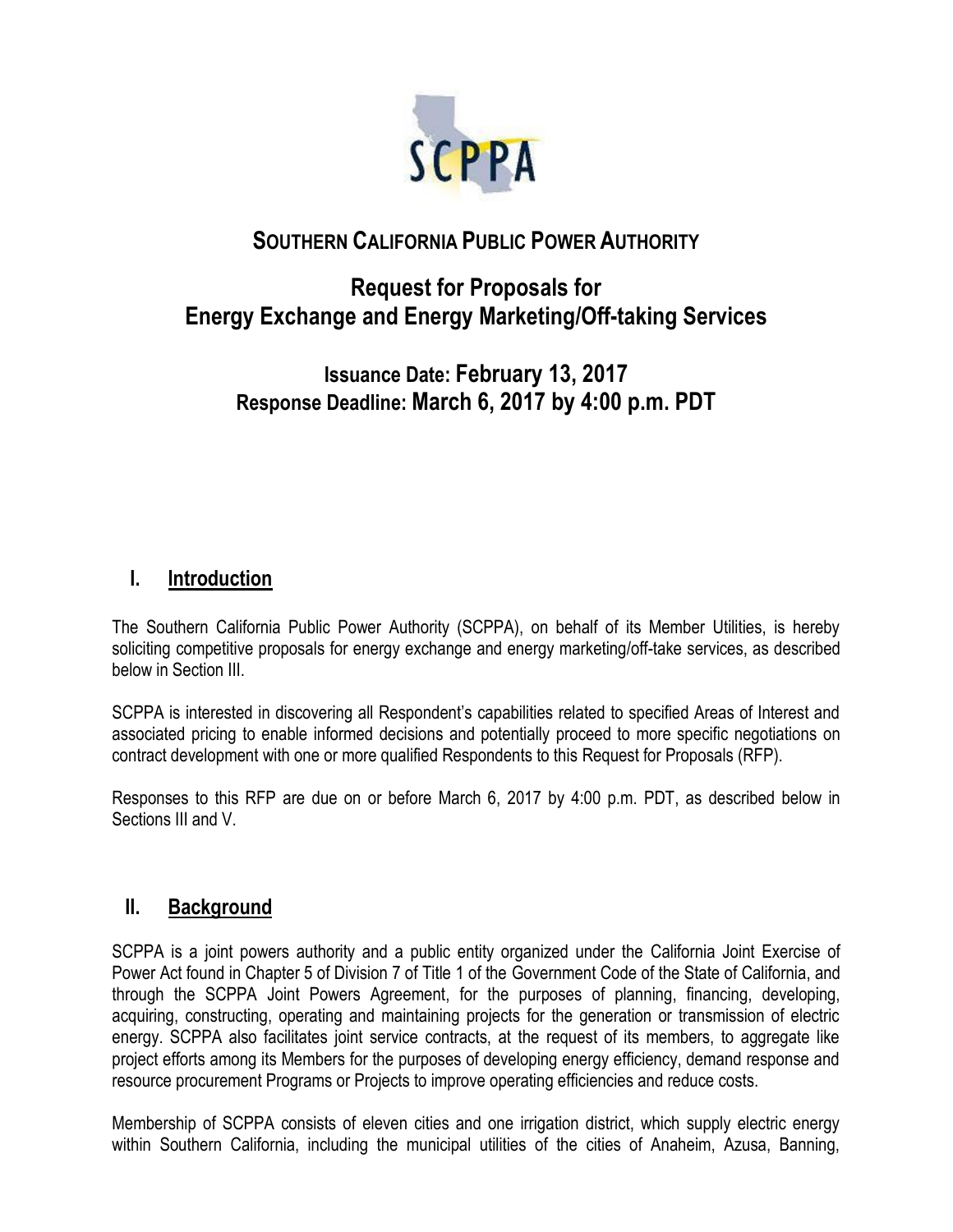Burbank, Cerritos, Colton, Glendale, Los Angeles, Pasadena, Riverside, and Vernon, and the Imperial Irrigation District. SCPPA is governed by its Board of Directors, which consists of representatives from each of its Members. The management of SCPPA is under the direction of an Executive Director who is appointed by the Board.

Any service contract subsequently entered into by SCPPA pursuant to this RFP would be utilized directly by the interested Members to serve their respective utility customers' needs. The service and work products would be ordered and approved directly by SCPPA and/or the applicable Members and the billing would be administered through SCPPA.

### **III. Areas of Interest**

Certain SCPPA Members have expressed interest in energy exchange services to meet the needs of their municipalities as follows:

1. The respondents should propose services designed to meet the following objectives beginning in 2018, and possibly as soon as January 1, 2018:

#### **Energy Exchange Services (Energy Delivery Option) – Projects 1 through 5**

- *SCPPA/Member retains all REC's produced*.
- Receive null energy from a wind farm at an agreed Point of Integration (POI). See Table 1 below.
- Schedule energy delivery and issue all applicable E-Tags
- Option to: 1) deliver fixed blocks of energy at an agreed SCPPA Point of Delivery (POD) (e.g. Sylmar or NOB) as discussed in section 9 below, OR 2) deliver an amount as scheduled ahead of time, OR 3) for project 5, create a CAISO export market schedule which parallels the current generation market schedule along with the corresponding request for interchange using e-tags into the WECC scheduling tool no later than T-20 minutes prior to each operating/trade hour.
- Reconcile energy to be as concurrent as possible and comply with applicable regulations and reporting requirements;
- Manage all required transmission rights, integration charges and associated tariffs
- Provide terms for reducing delivered energy at SCPPA POD for the purpose of having the energy delivered by SCPPA at the wind farm equal the energy delivered by respondent at the SCPPA POD.

#### **Energy Marketing/Off-take Services (Energy Non-delivery Option) – Projects 1, 4, and 5 only**

- *SCPPA Member retains all REC's produced*.
- Receive null energy from a wind farm at an agreed Point of Integration (POI). See Table 1 below.
- Market/Off-take null energy and pay SCPPA Member resulting revenues using the ICE Day Ahead Mid-C Index; another Index may be offered but is not preferred
- Specify which risks and costs (including Balancing Area charges) are assumed by the service provider and which risks and costs are assumed by SCPPA Member (including but not limited to persistent deviation, DSO216, Failure to Comply, and Generation Imbalance)
- Specify forecasting, scheduling, and tagging responsibilities
- Provide audit rights
- Provide agreement termination rights by mutual agreement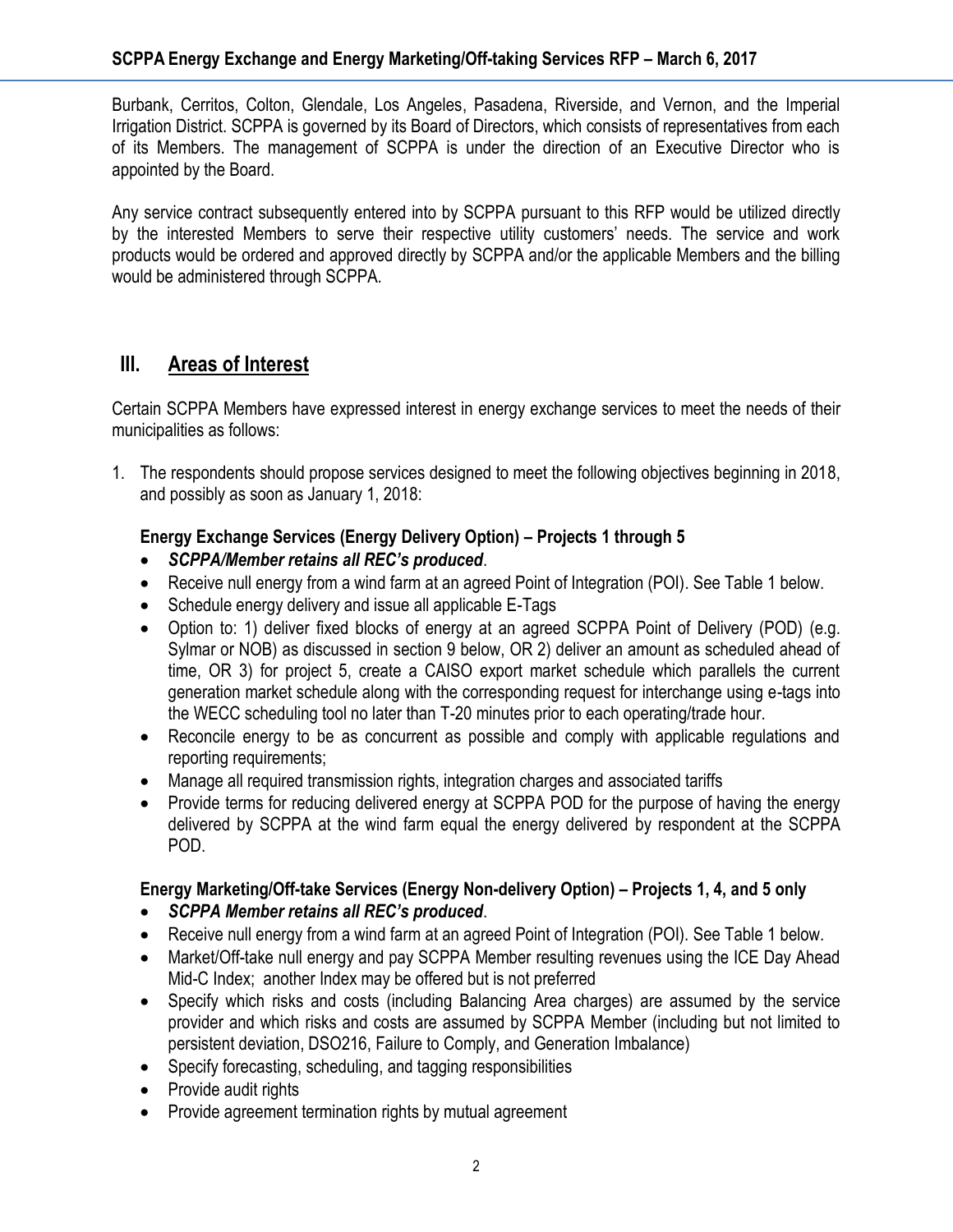2. Proposals will be for the projects as outlined in Table 1. **Energy Exchange Service** proposals may be submitted for Projects 1-5. **Energy Marketing/Off-take Service (or Energy Non-Delivery Option)** proposals may be submitted for Projects 1, 4, and 5 only.

| Project        | Maximum<br>Term (yrs) | Maximum<br>Capacity<br>(MW) | Expected<br>Average<br>Capacity<br>Factor<br>(MW) | Expected<br>Average<br>Capacity<br>(MW) | Expected<br>Average<br>Energy<br>(GWh/yr) | Point of<br>Integration<br>(POI) | <b>BPA Point of</b><br>Delivery<br>(BPA POD) | Assignable<br>and<br>Redirectable<br>PTP<br>Transmission<br>Rights from<br>POI to BPA<br>POD | SCPPA Point of<br>Delivery<br>(if applicable) |
|----------------|-----------------------|-----------------------------|---------------------------------------------------|-----------------------------------------|-------------------------------------------|----------------------------------|----------------------------------------------|----------------------------------------------------------------------------------------------|-----------------------------------------------|
| 1              | 18                    | 99                          | 24.44%                                            | 24.2                                    | 212.687                                   | Juniperwind<br>[BPA]             | Northwest<br>Hub                             | only 67MW                                                                                    | Sylmar, NOB                                   |
| $\overline{2}$ | 20                    | 262                         | 28.90%                                            | 75.7                                    | 664.034                                   | <b>Rock Creek</b><br>[BPA]       | Northwest<br>Hub                             | yes                                                                                          | Sylmar, NOB                                   |
| 3              |                       | 50                          | 32.40%                                            | 16.2                                    | 142.649                                   | <b>Harvalum</b><br>[BPA]         | Northwest<br>Hub                             | yes                                                                                          | Sylmar, NOB                                   |
| 4              | 15                    | 72                          | 25.00%                                            | 18                                      | 158.519                                   | <b>Boardman</b><br>[BPA]         | Big Eddy                                     | yes                                                                                          | Sylmar, NOB                                   |
| 5              | 10                    | 39                          | 31.00%                                            | 12.1                                    | 104                                       | Edison<br>Whirlwind<br>[CAISO]   |                                              |                                                                                              | Sylmar                                        |

**Table 1: Renewable Projects for which Marketing, and/or Energy Exchange Service is Requested**

- 3. For Energy Exchange Services: The respondent will transmit all of the power for projects 1 through 4 in Table 1 above from BPA Point of Delivery to the SCPPA Point of Delivery at Sylmar or at Northern Oregon Border (NOB). For Project 5 of Table 1 above, the respondent will transmit all of the power from an internal CAISO scheduling point to the applicable SCPPA Point of Delivery at Sylmar.
- 4. Optional BPA Transmission Rights: Respondent may elect to utilize the transmission rights and shall agree to the conditions as described in this section.
	- a. For Energy Exchange Services: For projects 2, 3, and 4 in Table 1, SCPPA has transmission rights from the POI to the NW Market Hub up to the project maximum capacity that could be assigned to the respondent to conduct the requested transmission services. For project 1, SCPPA has transmission rights guaranteed for only 67 MW of the entire project. Project 1 has a TSR submitted with BPA for 33 MW.
	- b. For Energy Marketing Services: For project 4 in Table 1, SCPPA has transmission rights from the POI to the NW Market Hub up to the project maximum capacity that could be assigned to the respondent to conduct the requested transmission services. For project 1, SCPPA has transmission rights guaranteed for only 67 MW of the entire project. Project 1 has a TSR submitted with BPA for 33 MW.
	- c. Real Power Loss Return: Respondent shall be responsible for Real Power Losses as specified in the BPA Real Power Loss Return Business Practice for all energy using this transmission from the wind farms or otherwise. The return shall be physical not financial.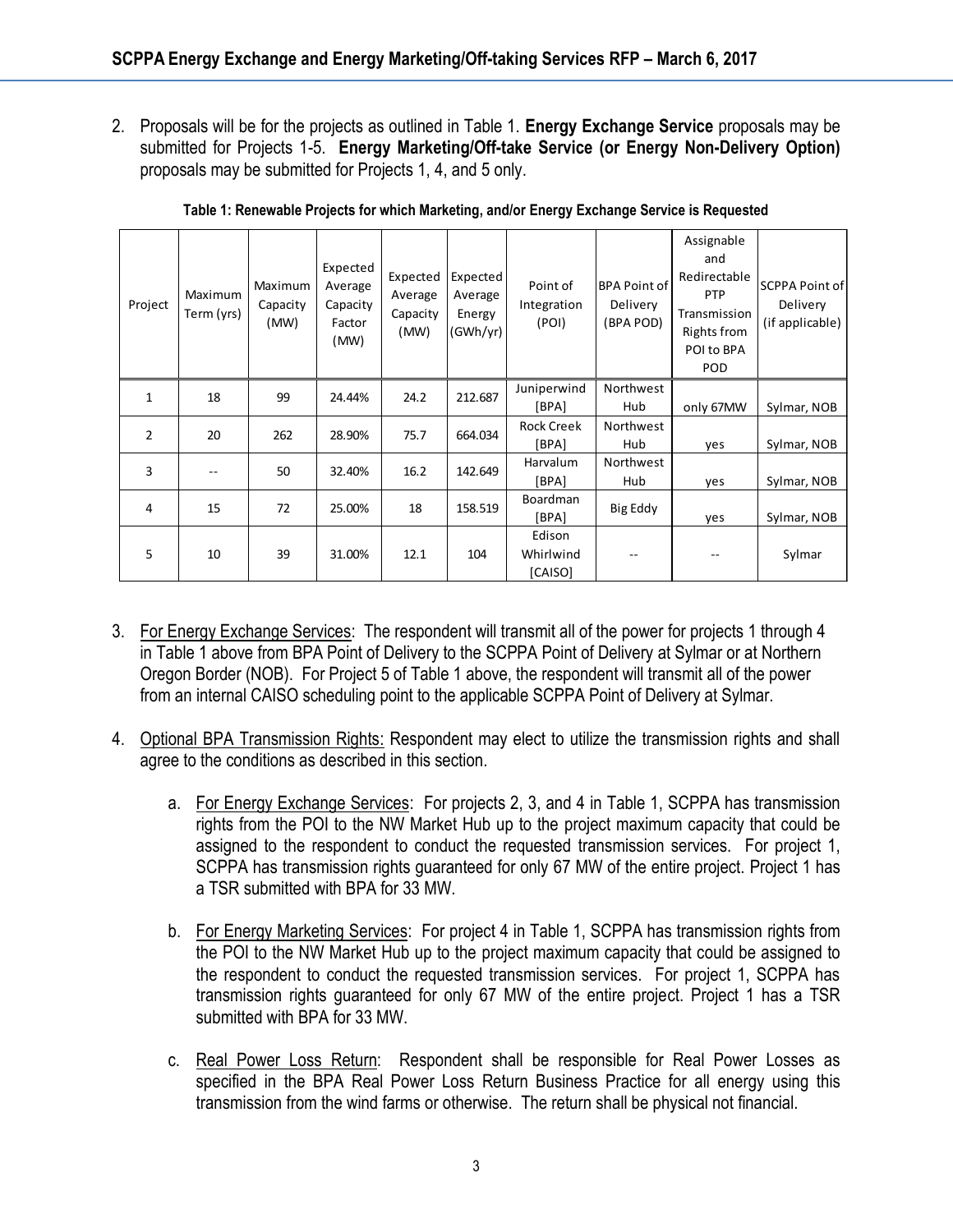**Product:** Firm Energy; WSPP Schedule C. Supplier shall provide Real Power Losses in MWh to BPA Transmission, on Buyer's behalf, in accordance with the BPA OATT and Business Practices.

**Quantity and Scheduling of Loss Return:** As needed to satisfy Bonneville Power Administration ("BPA") Network Segment Real Power Loss requirements under LADWP's transmission reservation agreements with BPA, as calculated pursuant to Schedule 9 of the BPA Open Access Transmission Tariff ("OATT"). Product may be supplied from any source that complies with the requirements of the BPA OATT.

**Delivery Point:** BPA Balancing Authority and Control Area; to specific points as directed by BPA Transmission.

**Price:** Should the respondent elect to provide these services, the offered price and any terms shall be clearly stated and separated from any other pricing in this RFP.

**Declining Real Power Loss Return:** Should the respondent elect to NOT provide these services while opting to use these SCPPA Transmission Rights, the SCPPA/Member will pass through costs of providing such loss return.

SCPPA/Member reserves the right to elect to accept or decline this Optional Real Loss Supply service contingent to the award of the energy exchange/marketing services in this RFP.

- 5. SCPPA may propose Projects with different POIs in addition to those in Table 1.
- 6. For Energy Exchange Services: SCPPA will consider alternative SCPPA PODs for a small portion of the energy. (Possible other PODs where SCPPA Members have transmission rights include Mead, COB, Marketplace and other locations.)
- 7. Pricing shall be offered as a cost per megawatt-hour of energy (\$/MWh) delivered at the SCPPA POD for Energy Exchange Services, to be paid by SCPPA. For Energy Marketing Services, payments to SCPPA shall be offered as a net price per megawatt-hour of energy (\$/MWh).
- 8. The anticipated average monthly production (based on historical data) at POI for each project in Table 1 is shown in Table 2.

| Project Estimated Average Monthly Production in MWh |         |         |          |         |                     |         |         |                                |          |         |         |         |          |
|-----------------------------------------------------|---------|---------|----------|---------|---------------------|---------|---------|--------------------------------|----------|---------|---------|---------|----------|
|                                                     | Jan     | Feb     | Mar      | Apr     | Mav                 | Jun     | Jul     | Aug                            | Sep      | Oct     | Nov     | Dec     | Total    |
|                                                     | 11359.2 | 14668   | 17248.8  | 22280.4 | 23639.6             | 23183.2 | 24275   | 20036.2                        | 16679.6  | 11291.2 | 13282.8 | 14742.8 | 212686.8 |
|                                                     | 32446.2 | 45230   | 51712.6  | 69199.6 | 72914.6             | 77875.2 | 78912.2 | 65044                          | 54000.2  | 36187.6 | 37939   | 42573   | 664034.2 |
|                                                     | 8379.2  | 10841.4 | 12576.8  | 14317.6 | 14462.4             | 15023   | 13921.4 | 11520                          | 11141.2  | 8994    | 9696.6  | 11775.2 | 142648.8 |
| 4                                                   | 7971.8  | 11038.6 | 12710    | 17062   | 18461.4             | 18793.2 | 18188   | 14971                          | 12313    | 8160.2  | 7934.2  | 10915.2 | 158518.6 |
|                                                     | 5580.3  | 6699.1  | 9514.6   | 11526.8 | 13133.4             | 12672.5 | 10216   | 8696.2                         | 6665.3   | 7086.2  | 6060.3  | 6149.3  | 104000   |
| Total                                               | 65736.7 | 88477.1 | 103762.8 |         | 134386.4   142611.4 |         |         | 147547.1   145512.6   120267.4 | 100799.3 | 71719.2 | 74912.9 | 86155.5 | 1281888  |

**Table 2: Estimated Average Monthly Production in GWh**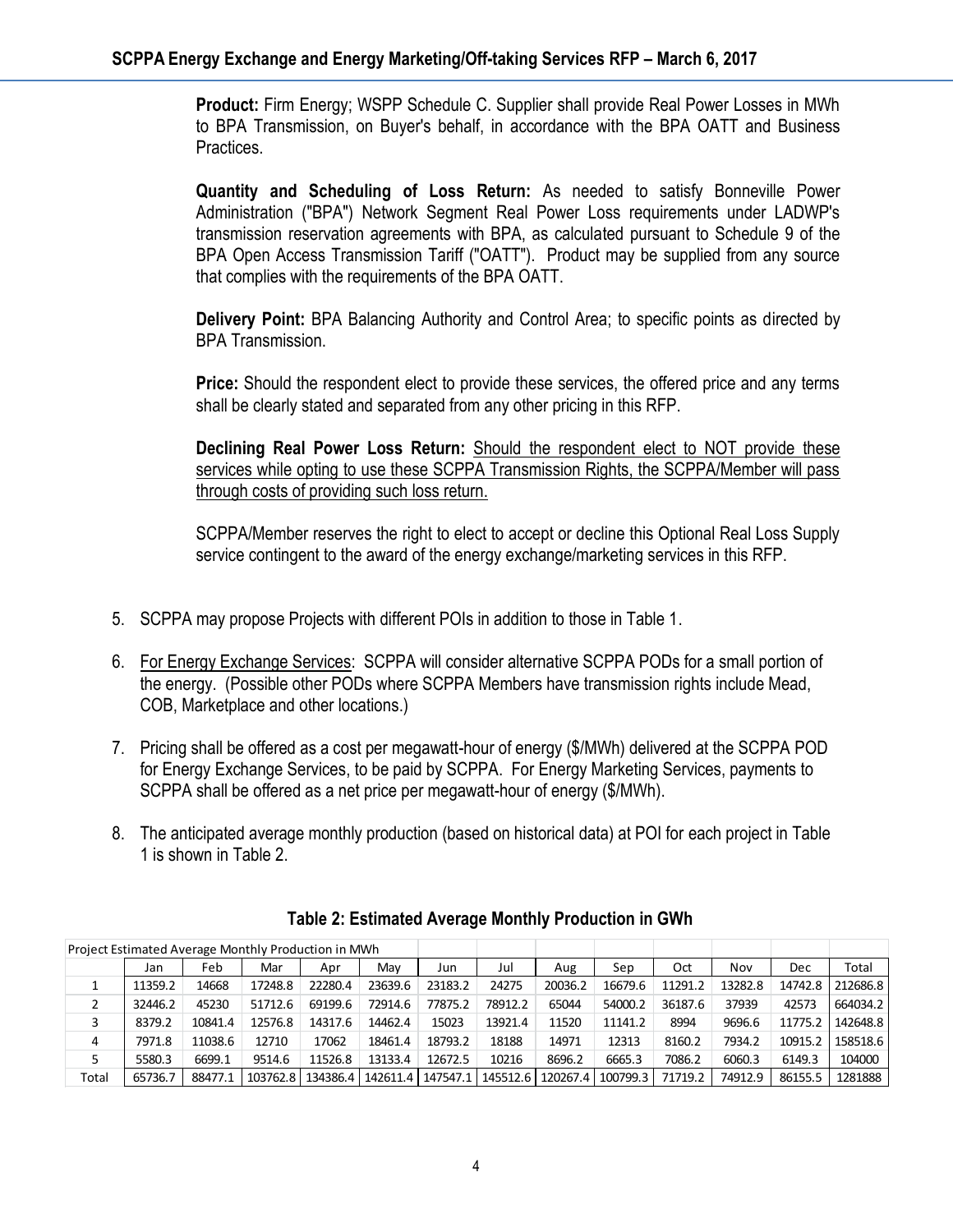9. **Energy Exchange Service Options:** If providing Energy Exchange service, provide pricing, at minimum, for each of the following delivery scenarios. For Project 1, the deliveries have been separated by project participant. When providing pricing, please provide prices for ALL participants' shares  $(1, 2,$  and  $3)$ :

| Project | Participant             | Option #       | <b>Delivery</b>             | days/hours                                                        | <b>MW</b> | Period                       |  |
|---------|-------------------------|----------------|-----------------------------|-------------------------------------------------------------------|-----------|------------------------------|--|
|         | All<br>(1, 2, and 3)    | 1              | flat, 7x24                  |                                                                   | 24        | 12 months                    |  |
|         |                         | $\overline{2}$ | flat, 7x24                  |                                                                   | 25        | March-Oct                    |  |
|         | $\mathbf{1}$            | 3              | flat, 7x24                  | 7 days, 24<br>hours                                               | 23        | Jan-Feb,<br>and June-<br>Dec |  |
|         | $\overline{\mathbf{2}}$ | 4              | On Peak,<br>6x16            |                                                                   | 6         | March-Oct                    |  |
|         |                         | 5              | On Peak,<br>6x16            |                                                                   | 10        | June-Oct                     |  |
| 1       |                         | 6              | flat, 7x24                  |                                                                   | 4         | March-Oct                    |  |
|         |                         | 7              | flat, 7x24                  |                                                                   | 7         | March-Oct                    |  |
|         |                         | 8              | Off/On<br>Peak<br>Mix, 6x18 | Mon-Sat<br>0000-0700<br>and 1300-<br>2400, No<br>Sunday           | 18        | June-Oct                     |  |
|         | 3                       | 9              | Off Peak,<br>6x8            | Mon-Sat<br>0000-0600<br>and 2200-<br>2400, No<br>Sunday           | 26        | March-Oct                    |  |
|         |                         | 10             | Off/On<br>Peak<br>Mix, 7x18 | Mon-Sun<br>0000-0700<br>and 1300-<br>2400, inc<br>Holidays        | 17        | June-Oct                     |  |
|         |                         | 11             | Off Peak,<br>7x8            | Mon-Sun<br>0000-0600<br>and 2200-<br>2400, inc<br><b>Holidays</b> | 22        | March-Oct                    |  |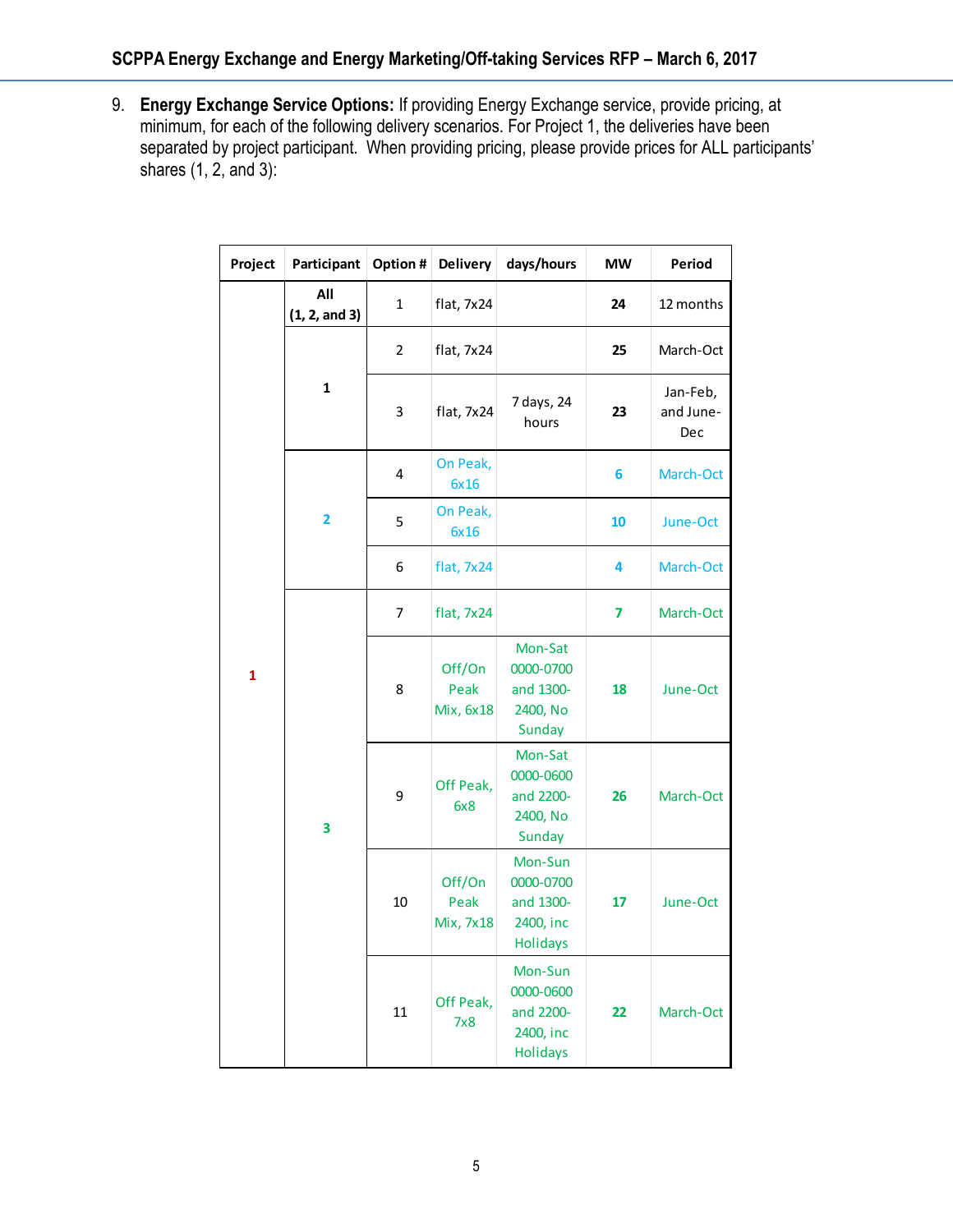|                                                                                                                                                                                                                                                                                                                                                                                                                                                                                                                                                                                                                                                                                                                                                                                                | Project                                                                                                                                             |                | Option # Delivery        | days/hours          | <b>MW</b>       | Period                       |  |  |  |  |
|------------------------------------------------------------------------------------------------------------------------------------------------------------------------------------------------------------------------------------------------------------------------------------------------------------------------------------------------------------------------------------------------------------------------------------------------------------------------------------------------------------------------------------------------------------------------------------------------------------------------------------------------------------------------------------------------------------------------------------------------------------------------------------------------|-----------------------------------------------------------------------------------------------------------------------------------------------------|----------------|--------------------------|---------------------|-----------------|------------------------------|--|--|--|--|
|                                                                                                                                                                                                                                                                                                                                                                                                                                                                                                                                                                                                                                                                                                                                                                                                |                                                                                                                                                     | $\mathbf{1}$   | flat, 7x24               | 7 days, 24<br>hours | 76              | 12 months                    |  |  |  |  |
|                                                                                                                                                                                                                                                                                                                                                                                                                                                                                                                                                                                                                                                                                                                                                                                                | $\overline{\mathbf{2}}$                                                                                                                             | $\overline{2}$ | flat, 7x24               | 7 days, 24<br>hours | 101             | Jan-Feb,<br>and June-<br>Dec |  |  |  |  |
|                                                                                                                                                                                                                                                                                                                                                                                                                                                                                                                                                                                                                                                                                                                                                                                                |                                                                                                                                                     | 3              | flat, 7x24               |                     | 113             | March-Oct                    |  |  |  |  |
|                                                                                                                                                                                                                                                                                                                                                                                                                                                                                                                                                                                                                                                                                                                                                                                                |                                                                                                                                                     | $\mathbf{1}$   | flat, 7x24               | 7 days, 24<br>hours | 16              | 12 months                    |  |  |  |  |
|                                                                                                                                                                                                                                                                                                                                                                                                                                                                                                                                                                                                                                                                                                                                                                                                | 3                                                                                                                                                   | $\overline{2}$ | flat, 7x24               | 7 days, 24<br>hours | 22<br>and June- |                              |  |  |  |  |
|                                                                                                                                                                                                                                                                                                                                                                                                                                                                                                                                                                                                                                                                                                                                                                                                |                                                                                                                                                     | 3              | flat, 7x24               |                     | 24              | March-Oct                    |  |  |  |  |
|                                                                                                                                                                                                                                                                                                                                                                                                                                                                                                                                                                                                                                                                                                                                                                                                |                                                                                                                                                     | $\mathbf{1}$   | flat, 7x24               | 7 days, 24<br>hours | 18              | 12 months                    |  |  |  |  |
|                                                                                                                                                                                                                                                                                                                                                                                                                                                                                                                                                                                                                                                                                                                                                                                                | 4                                                                                                                                                   | $\overline{2}$ | flat, 7x24               | 7 days, 24<br>hours | 24              | Jan-Feb,<br>and June-<br>Dec |  |  |  |  |
|                                                                                                                                                                                                                                                                                                                                                                                                                                                                                                                                                                                                                                                                                                                                                                                                |                                                                                                                                                     | 3              | flat, 7x24               |                     | 27              | March-Oct                    |  |  |  |  |
|                                                                                                                                                                                                                                                                                                                                                                                                                                                                                                                                                                                                                                                                                                                                                                                                | 5                                                                                                                                                   | $\mathbf{1}$   | as<br>generated,<br>7x24 | 7 days, 24<br>hours | variable        | 12 months                    |  |  |  |  |
| tions:                                                                                                                                                                                                                                                                                                                                                                                                                                                                                                                                                                                                                                                                                                                                                                                         | ling, Projects 1 through 4: When providing pricing, please specify and pr<br>nitted BPA Scheduling, 30/15 BPA Scheduling, and 30/60 BPA Scheduling. |                |                          |                     |                 |                              |  |  |  |  |
| SCPPA will provide day-ahead and hour-ahead estimates of the exped<br>according to the WECC protocol, including access to the he<br>forecaster/scheduler. The final forecast for scheduling will be provided by<br>before the hour.<br>Delivery shall take place under WSPP Schedule C, Firm subject to Li<br>delivered in fixed blocks (shapes to be negotiated).<br>"On-Peak" shall be defined as HE07 through HE22 PPT (16 hrs/da<br>Saturday, excluding all day Sundays and NERC Holidays.<br>"Off-Peak" shall be defined as HE01 through HE06 and HE23 througl<br>Monday through Saturday, including all day Sundays and NERC Holidays.<br>All Environmental Attributes associated with the Projects shall be reta<br>Contractor shall work with SCPPA to assure compliance with existing |                                                                                                                                                     |                |                          |                     |                 |                              |  |  |  |  |
| changes to applicable regulatory guidelines and standards throughou<br>agreement.                                                                                                                                                                                                                                                                                                                                                                                                                                                                                                                                                                                                                                                                                                              |                                                                                                                                                     |                |                          |                     |                 |                              |  |  |  |  |

- 10. **Scheduling, Projects 1 through 4:** When providing pricing, please specify and provide pricing for Uncommitted BPA Scheduling, 30/15 BPA Scheduling, and 30/60 BPA Scheduling.
- 11. Assumptions:
	- SCPPA will provide day-ahead and hour-ahead estimates of the expected Project energy, according to the WECC protocol, including access to the hourly facility wind forecaster/scheduler. The final forecast for scheduling will be provided by SCPPA 30 minutes before the hour.
	- Delivery shall take place under WSPP Schedule C, Firm subject to Liquidated Damages, delivered in fixed blocks (shapes to be negotiated).
	- "On-Peak" shall be defined as HE07 through HE22 PPT (16 hrs/day) Monday through Saturday, excluding all day Sundays and NERC Holidays.
	- "Off-Peak" shall be defined as HE01 through HE06 and HE23 through HE24 (8 hrs/day) Monday through Saturday, including all day Sundays and NERC Holidays.
	- **All Environmental Attributes associated with the Projects shall be retained by SCPPA.**
	- Contractor shall work with SCPPA to assure compliance with existing and potential future changes to applicable regulatory guidelines and standards throughout the Term of the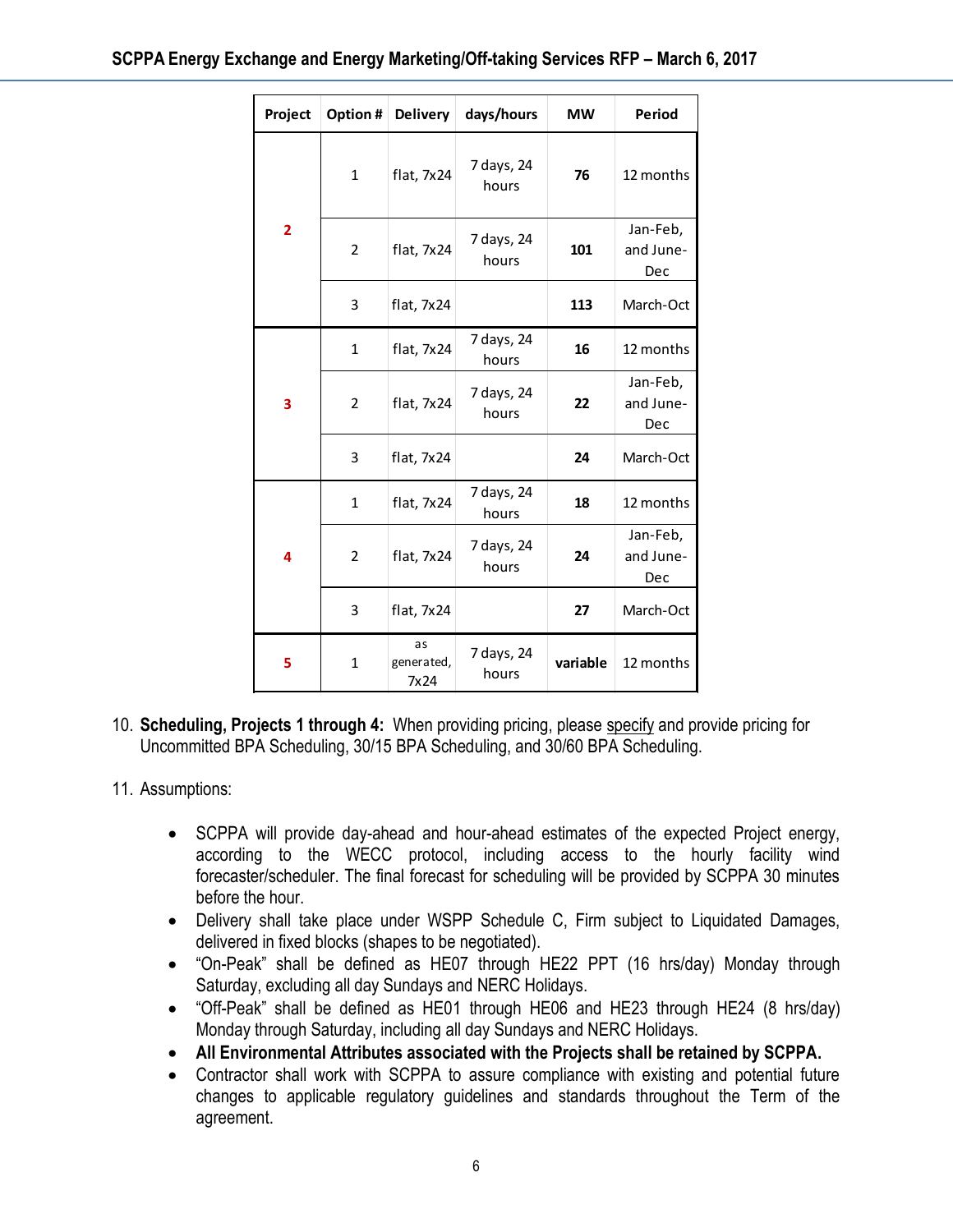- NW Market Hub is defined as the composite point of delivery including Columbia, Midway, Sickler, Valhalla, and/or Vantage substations pursuant to the BPA Open Access Transmission Tariff and the PTP-06 rate schedule (or successor).
- Table 1 and Table 2 show the estimated average monthly production of the wind farm based on historical actual data. These numbers are estimates, and the actual production of the wind farm may be different. For Energy Exchange services, a True Up period at the end of the year will reconcile all of the actual energy, annually.
- Term: One to three years, with automatic renewal, and including a termination provision for SCPPA.

## **Timeline / Schedule\***

| SCPPA RFP for Energy Exchange and Energy Marketing Services Selection Process |                             |  |  |  |  |  |  |
|-------------------------------------------------------------------------------|-----------------------------|--|--|--|--|--|--|
| <b>Schedule of Requirements</b>                                               | <b>Target Date(s)</b>       |  |  |  |  |  |  |
| <b>Issue RFP</b>                                                              | February 13, 2017           |  |  |  |  |  |  |
| Responses Due                                                                 | March 6, 2017 @ 4:00 PM PST |  |  |  |  |  |  |
| Review of Responses                                                           | March 6 - April 28, 2017    |  |  |  |  |  |  |
| Interviews (if necessary)                                                     | The week of May 1-5, 2017   |  |  |  |  |  |  |
| Selection of Respondent(s)                                                    | May 19, 2017                |  |  |  |  |  |  |

**\***Timeline/Schedule is subject to change.

# **IV. Proposal Submission Required Elements**

#### **1. Transmittal Letter Content:**

- a. A brief statement of the Respondent's understanding of the work to be done and commitment to perform the work as scheduled, including:
	- i) statement of work specifications; and
	- ii) reference to any proposed contractual terms and conditions required by the Respondent; and
	- iii) a summary of exceptions taken to the RFP requirements; and
	- iv) any and all expectations from SCPPA including, but not limited to: requirements definitions, strategy refinement, and staffing requirements to support the proposed project or program implementation.
- b. An officer authorized to bind must sign the proposal on behalf of the Respondent and must include the following declarations on the transmittal letter:

"This proposal is genuine, and not sham or collusive, nor made in the interest or in behalf of any person not herein named; the Respondent has not directly or indirectly induced or solicited any other Respondent to put in a sham bid, or any other person, firm or corporation to refrain from submitting a proposal; and the Respondent has not in any manner sought by collusion to secure for themselves an advantage over any other Respondent."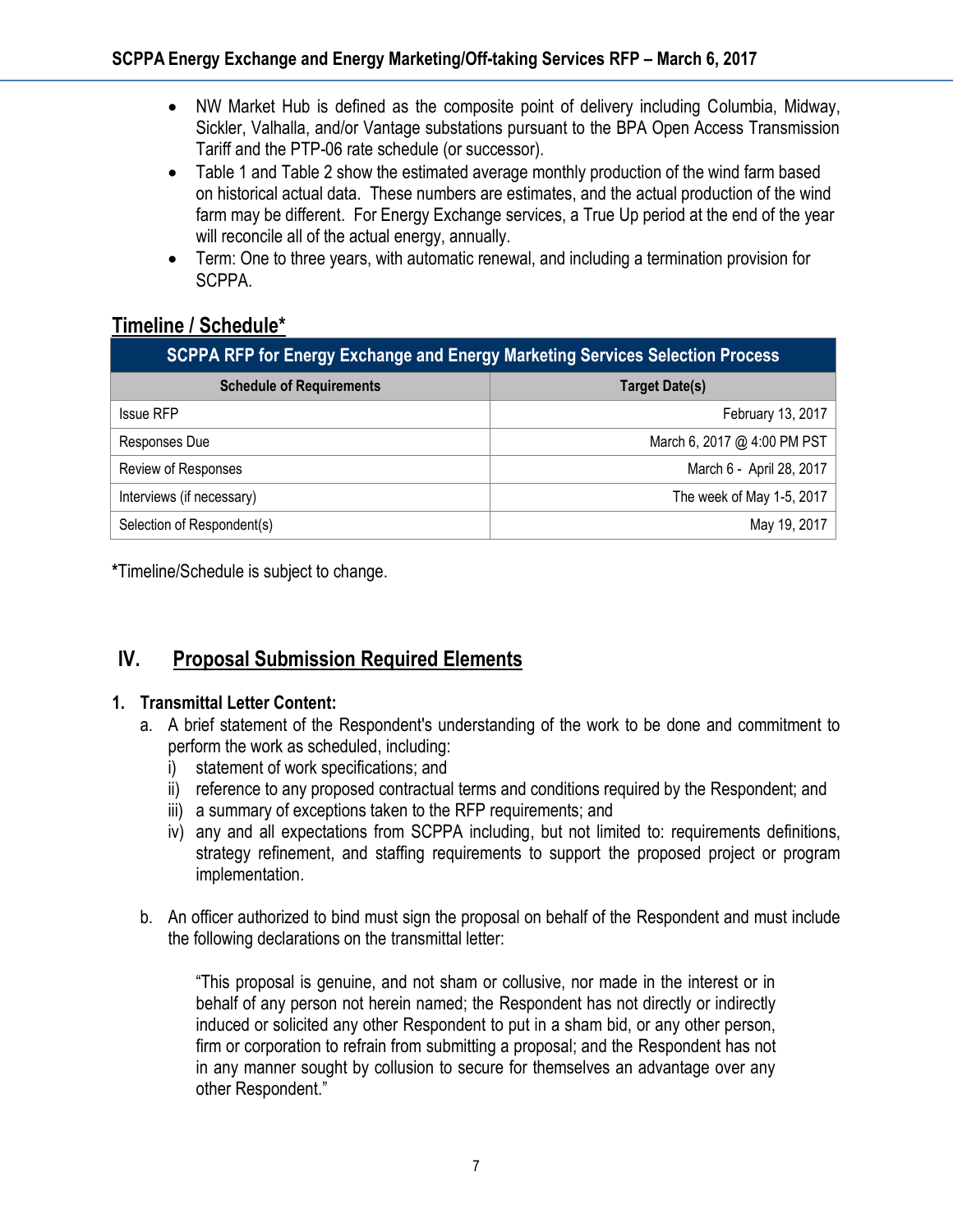- **2. Respondent Information**: Provide legal name of Company or Individual, physical street address, the name(s) and title(s) of the individual(s) authorized to represent the Respondent, including telephone number(s) and email address(es).
- **3. Proposal:** Proposals must include a description of the proposed project or program, how it meets (or does not meet) each of the objectives of this RFP, and a detailed description addressing all of the Areas of Interest. Respondents may also include additional services, products, tasks, task elements and/or functions that may not be part of or included in the RFP, but are deemed by the Respondent to be pertinent and potentially valuable to SCPPA or its Members. SCPPA will have full discretionary authority to consider, accept and/or reject without cause such supplemental information that is not directly requested, included in or made part of the RFP.
- **4. Fees:** Pricing in all Proposals should be made based on good faith estimates of the requirements defined in this RFP. Please include all necessary details of specific examples or estimates of the fees, labor rates and service charges. Describe how the fees, rates or charges will be determined. Respondents shall also be prepared to provide a breakdown of the applicable overheads and fringe benefit costs that are part of any labor rates and other direct costs associated with the services to be performed.
- **5. Experience:** Respondent shall clearly identify project participants and management team, including:
	- a. Describe your firm's experience as may be applicable to this RFP, your organizational structure, management qualifications, and other contract related qualifications, including number of years firm has been in business.
	- b. Specify key employees and describe their qualifications, experience and duties related to this RFP, including the office location(s) where work will be performed, in addition to the physical street address referenced above.
	- c. Provide a commitment statement for the retention and use of key employees as proposed, their availability to initiate and sustain the proposal, as well as planned supplemental employees if key personnel are not available to assure project delivery.
	- d. State whether Respondent will use subcontractors to perform services pursuant to the contract. Should the use of subcontractors be offered, the Respondent shall provide the same assurances of competence for the subcontractor, plus the demonstrated ability to manage and supervise the subcontracted work. Subcontractors shall not be allowed to further subcontract with others for work. The provisions of any contract resulting from this RFP shall apply to all subcontractors in the same manner as to the Respondent.
	- e. Respondent shall indicate any and all pending litigation that could affect the viability of Respondent's proposal, continuance of existing contracts, operation or financial stability.

#### **6. References:**

a. Describe whether the Respondent has, within the last five (5) years, rendered any service to SCPPA or to any of SCPPA's Members, either as a contractor or subcontractor, either under the current Respondent's name or any other name or organization. If so, please provide details (status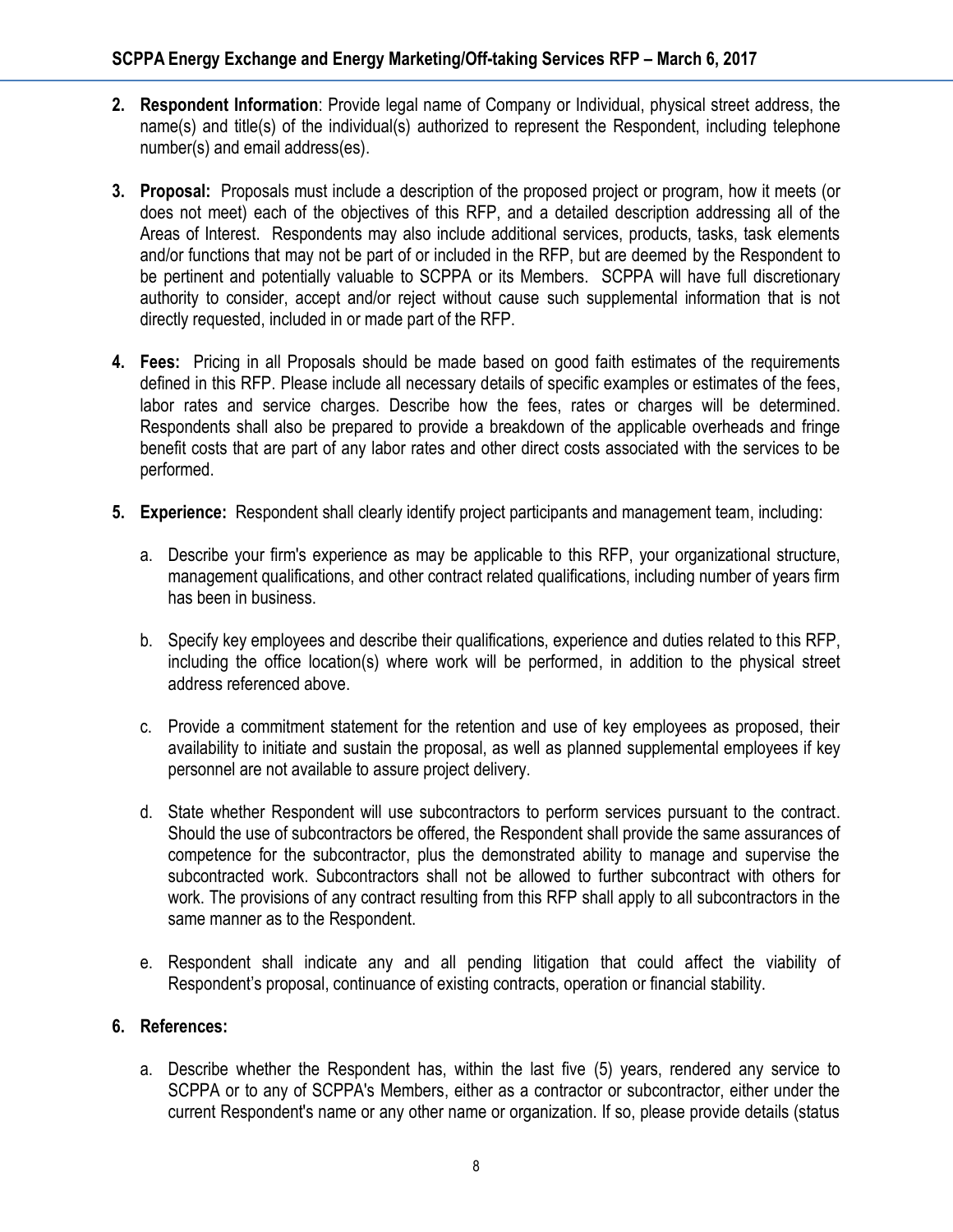as prime or subcontractor, brief description of the contract, contract start and end date, the contract administrator name, and total actual contract expenditures).

- b. If the Respondent has not rendered any service within the last five (5) years to SCPPA or to any of SCPPA's Members, then please provide references over that period with the details described above including the counterparty for which services were provided.
- c. Identify existing related or relevant projects or programs which Respondent developed and/or operates that would demonstrate Respondent's capabilities in this area.
- d. Describe relevant program development and implementation experience, approach, and provide a list of references for similar projects completed.

### **V. Proposal Submission Delivery Requirements**

There will not be an initial Respondent's conference associated with this RFP. Clarification questions may be addressed to Angelica Drugge at [angelica.drugge@ladwp.com.](mailto:angelica.drugge@ladwp.com)

One (1) hard copy of your response, including a transmittal letter of authentic offer with wet-ink authority signature, and any supporting documentation should be delivered no later than 4:00 PM PST on March 6, 2017 to:

> Southern California Public Power Authority Wind Energy Marketing and Energy Exchange Services 1160 Nicole Court Glendora, California 91740

One (1) electronic copy of your proposal should also be delivered to the address above, preferably on a CD or USB flash drive, or alternatively e-mailed to [shomer@scppa.org](mailto:shomer@scppa.org) and [angelica.drugge@ladwp.com](mailto:angelica.drugge@ladwp.com) no later than the time and date referenced above.

No contact should be made with the Board of Directors, committees or working group representatives, or SCPPA Members concerning this RFP.

All information received by SCPPA in response to this RFP is subject to the California Public Records Act and may be subject to the California Brown Act and all submissions may be subject to review in the event of an audit.

### **VI. Terms and Conditions**

- 1. SCPPA reserves the right to cancel this RFP at any time, reject any and all proposals and to waive irregularities.
- 2. SCPPA shall determine at its sole discretion the value of any and/or all proposals including price and non-price attributes.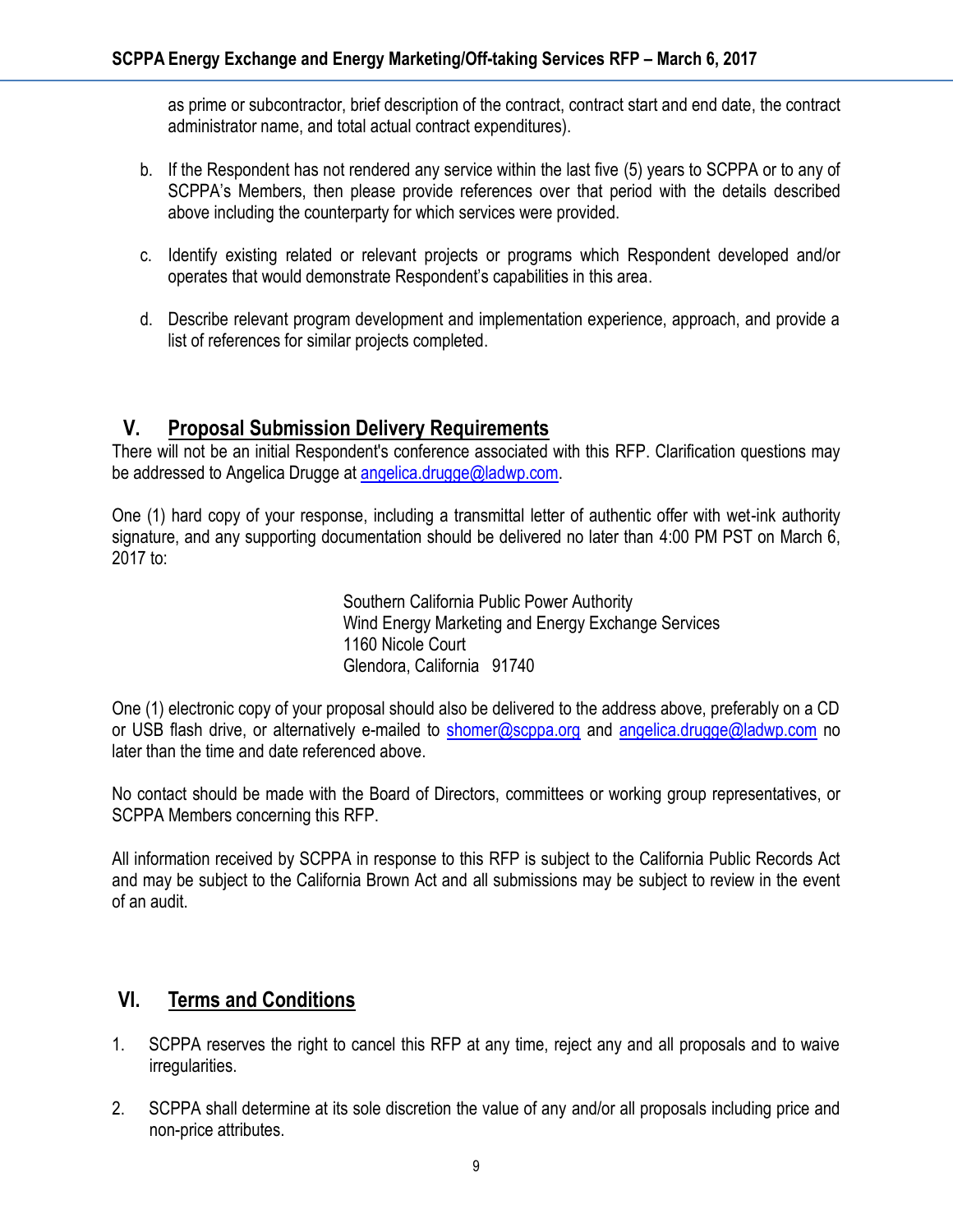- 3. Proposals may be sub-divided or combined with other proposals, at SCPPA's sole discretion.
- 4. SCPPA shall perform an initial screening evaluation to identify and eliminate any proposals that are, for example, not responsive to the RFP, do not meet the minimum requirements set forth in the RFP, are not economically competitive with other proposals, or are submitted by Respondents that lack appropriate creditworthiness, sufficient financial resources, or qualifications to provide dependable and reliable services for this RFP.
- 5. SCPPA reserves the right to submit follow up questions or inquiries to request clarification of information submitted and to request additional information from any one or more of the Respondents.
- 6. SCPPA reserves the right, without qualification and in its sole discretion, to accept or reject any or all proposals for any reason without explanation to the Respondent, or to make any award to that Respondent, who, in the opinion of SCPPA, will provide the most value to SCPPA and its Members.
- 7. SCPPA may decline to enter into any potential engagement agreement or contract with any Respondent, terminate negotiations with any Respondent, or to abandon the request for proposal process in its entirety.
- 8. SCPPA reserves the right to make an award, at its sole discretion, irrespective of price or technical ability, if SCPPA determines that to do so would result in the greatest value to SCPPA and its Members.
- 9. Those Respondents who submit proposals agree to do so without legal recourse against SCPPA, its Members, their directors, officers, employees and agents for rejection of their proposal(s) or for failure to execute or act on their proposal for any reason.
- 10. SCPPA shall not be liable to any Respondent or party in law or equity for any reason whatsoever for any acts or omissions arising out of or in connection with this RFP.
- 11. SCPPA shall not be liable for any costs incurred by any Respondents in preparing any information for submission in connection with this RFP process or any and all costs resulting from responding to this RFP. Any and all such costs whatsoever shall remain the sole responsibility of the Respondent.
- 12. SCPPA may require certain performance assurances from Respondents prior to entering into negotiations for work that may result from this RFP. Such assurances may potentially include a requirement that Respondents provide some form of performance security.
- 13. Prior to contract award, the successful Respondent shall supply a detailed breakdown of the applicable overheads and fringe benefit costs that are part of the labor rates and other direct costs associated with the services to be performed.
- 14. SCPPA Members, either collectively or individually may contact Respondents to discuss or enter into negotiations regarding a proposal. SCPPA is not responsible or liable for individual Members interactions with the Respondent which are not entirely conducted through SCPPA or at SCPPA's option or election to engage the Respondent as defined within the RFP.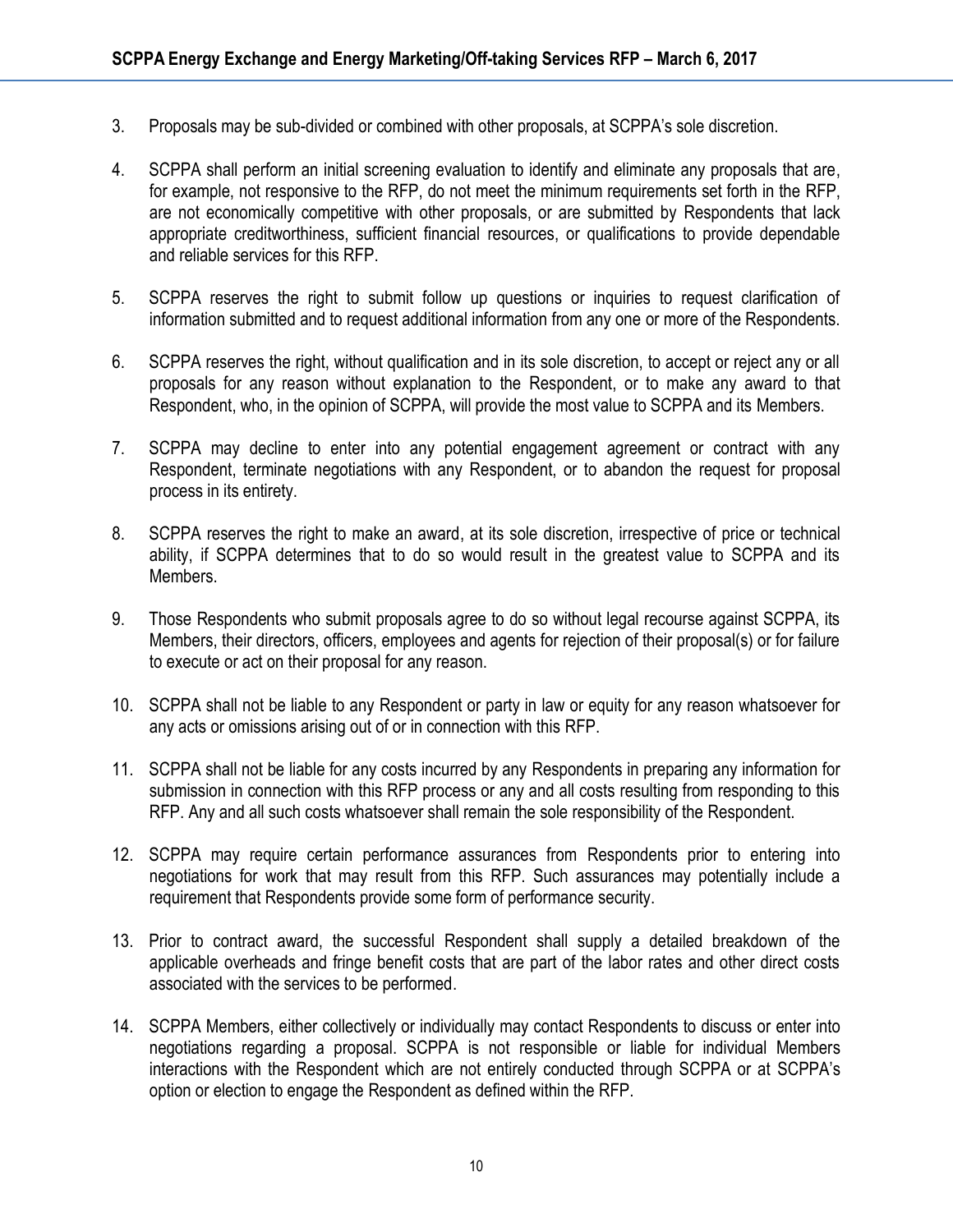- 15. Submission of a Proposal constitutes acknowledgement that the Respondent has read and agrees to be bound by the terms and specifications of this RFP and any addenda subsequently issued by SCPPA.
- 16. Information in this RFP is accurate to the best of SCPPA's and its Members' knowledge but is not guaranteed to be correct. Respondents are expected to complete all of their due diligence activities prior to entering into any final contract negotiations with SCPPA.
- 17. SCPPA reserves the right to reject any Proposal for any reason without cause. SCPPA reserves the right to enter into relationships with more than one Respondent, can choose not to proceed with any Respondent with respect to one or more categories of services, and can choose to suspend this RFP or to issue a new RFP that would supersede and replace this RFP.

## **VII. Additional Requirements for Proposal**

- **1. Consideration of Responses:** Submitted proposals should be prepared simply and economically, without the inclusion of unnecessary promotional materials. Proposals should be submitted on recycled paper that has a minimum of thirty percent (30%) post-consumer recycled content and duplex copied (double-sided pages) where possible.
- **2. Insurance, Licensing, or other Certification:** If selected, the Respondent will be required to maintain sufficient insurance, licenses, or other required certifications for the type of work being performed. SCPPA or its Members may require specific insurance coverage to be established and maintained during the course of work and as a condition of award or continuation of contract.
- **3. Non-Discrimination/Equal Employment Practices/Affirmative Action Plan:** If selected, the Respondent and each of its known subcontractors may be required to complete and file an acceptable Affirmative Action Plan. The Affirmative Action Plan may be set forth in the form required as a business practice by the Department of Water and Power of the City of Los Angeles which is SCPPA's largest Member.
- **4. Living Wage Ordinance:** If selected, the Respondent may be required to comply with the applicable provisions of the City of Los Angles Living Wage Ordinance and the City of Los Angeles Service Contract Workers Retention Ordinance. The Living Wage Ordinance provisions are found in Section 10.36 of the Los Angeles City Administrative Code; and the Service Contract Workers Retention Ordinance are found in Section 10.37 of the Los Angeles Administrative Code (SCWRO/LW0).
- **5. Prevailing Wage Rates:** If selected, the Respondent will be required to conform to prevailing wage rates applicable to the location(s) where any work is being performed. Workers shall be paid not less than prevailing wages pursuant to determinations of the Director of Industrial Relations as applicable in accordance with the California Labor Code. To access the most current information on effective determination rates, Respondent shall contact: